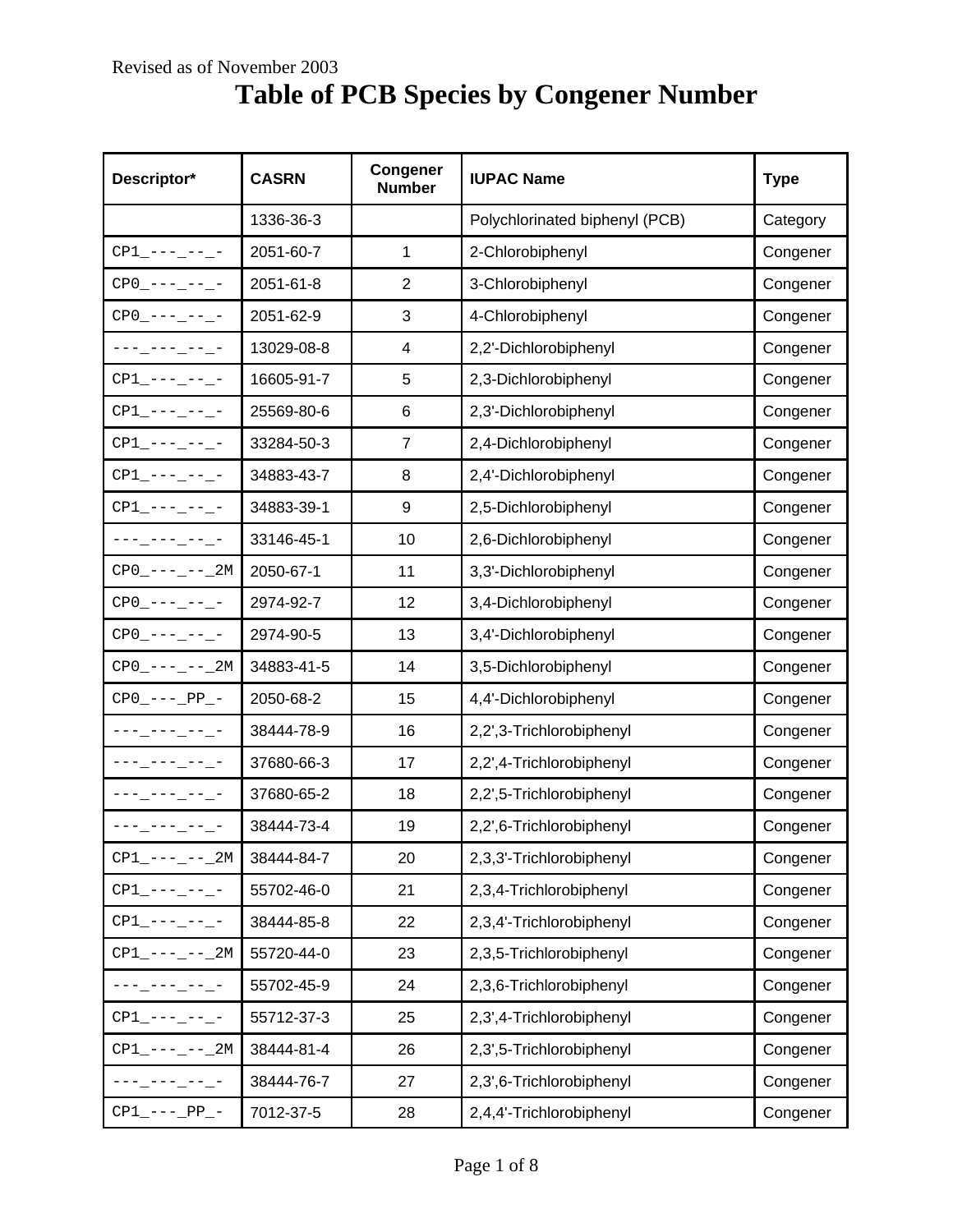**Descriptor\* CASRN Congener CONGITY IUPAC Name** Type CP1\_---\_--\_- 15862-07-4 29 2,4,5-Trichlorobiphenyl Congener ---<sub>-</sub>---<sub>-</sub>--<sub>-</sub>-- 35693-92-6 30 2,4,6-Trichlorobiphenyl congener CP1\_---\_--\_- 16606-02-3 31 2,4',5-Trichlorobiphenyl Congener ---<sub>-</sub>---<sub>-</sub>--<sub>-</sub> 38444-77-8 32 2,4',6-Trichlorobiphenyl Congener CP1\_---\_--\_- 38444-86-9 33 2,3',4'-Trichlorobiphenyl Congener CP1\_---\_--\_2M 37680-68-5 34 2,3',5'-Trichlorobiphenyl Congener  $CP0$ <sub>-----</sub>--\_2M 37680-69-6 35 3,3',4-Trichlorobiphenyl Congener CP0\_---\_--\_2M 38444-87-0 36 3,3',5-Trichlorobiphenyl Congener CP0\_---\_PP\_- 38444-90-5 37 3,4,4'-Trichlorobiphenyl Congener CP0\_---\_--\_2M 53555-66-1 38 3,4,5-Trichlorobiphenyl Congener CP0\_---\_--\_2M 38444-88-1 39 3,4',5-Trichlorobiphenyl Congener  $---_4CL_--_2M$  38444-93-8 40 2,2',3,3'-Tetrachlorobiphenyl Congener  $---_4CL_---$  52663-59-9 41 2,2',3,4-Tetrachlorobiphenyl Congener  $---_4CL_---$  36559-22-5 42 2,2',3,4'-Tetrachlorobiphenyl Congener  $---_4CL_--_2M$  70362-46-8 43 2,2',3,5-Tetrachlorobiphenyl Congener ---\_4CL\_--\_2M 41464-39-5 44 2,2',3,5'-Tetrachlorobiphenyl Congener ---\_4CL\_--\_- 70362-45-7 45 2,2',3,6-Tetrachlorobiphenyl Congener  $---_4CL_---$  41464-47-5 46 2,2',3,6'-Tetrachlorobiphenyl Congener ---\_4CL\_PP\_- 2437-79-8 47 2,2',4,4'-Tetrachlorobiphenyl Congener  $---_4CL_---$  70362-47-9 48 2,2',4,5-Tetrachlorobiphenyl Congener  $---_4CL_--_$  41464-40-8 49 2,2',4,5'-Tetrachlorobiphenyl Congener  $---_4CL_---$  62796-65-0 50 2,2',4,6-Tetrachlorobiphenyl Congener ---\_4CL\_--\_- 68194-04-7 | 51 2,2',4,6'-Tetrachlorobiphenyl | Congener  $---_4CL_---_2M$  35693-99-3  $\vert$  52  $\vert$  2,2',5,5'-Tetrachlorobiphenyl Congener ---\_4CL\_--\_- | 41464-41-9 | 53 | 2,2',5,6'-Tetrachlorobiphenyl | Congener  $---_4CL_---$  15968-05-5 54 2,2',6,6'-Tetrachlorobiphenyl Congener  $CP1\_4CL\_--\_2M$  74338-24-2  $\qquad$  55  $\qquad$  2,3,3',4-Tetrachlorobiphenyl Congener CP1\_4CL\_--\_2M 41464-43-1 56 2,3,3',4'-Tetrachlorobiphenyl Congener CP1\_4CL\_--\_2M 70424-67-8 57 2,3,3',5-Tetrachlorobiphenyl Congener CP1\_4CL\_--\_2M 41464-49-7 58 2,3,3',5'-Tetrachlorobiphenyl Congener  $---_4CL_--_2M$  74472-33-6  $\vert$  59  $\vert$  2,3,3',6-Tetrachlorobiphenyl  $\vert$  Congener CP1\_4CL\_PP\_- 33025-41-1 60 2,3,4,4'-Tetrachlorobiphenyl Congener  $\text{CPI\_4CL\_--\_2M}$  33284-53-6 61 2,3,4,5-Tetrachlorobiphenyl congener

Revised as of November 2003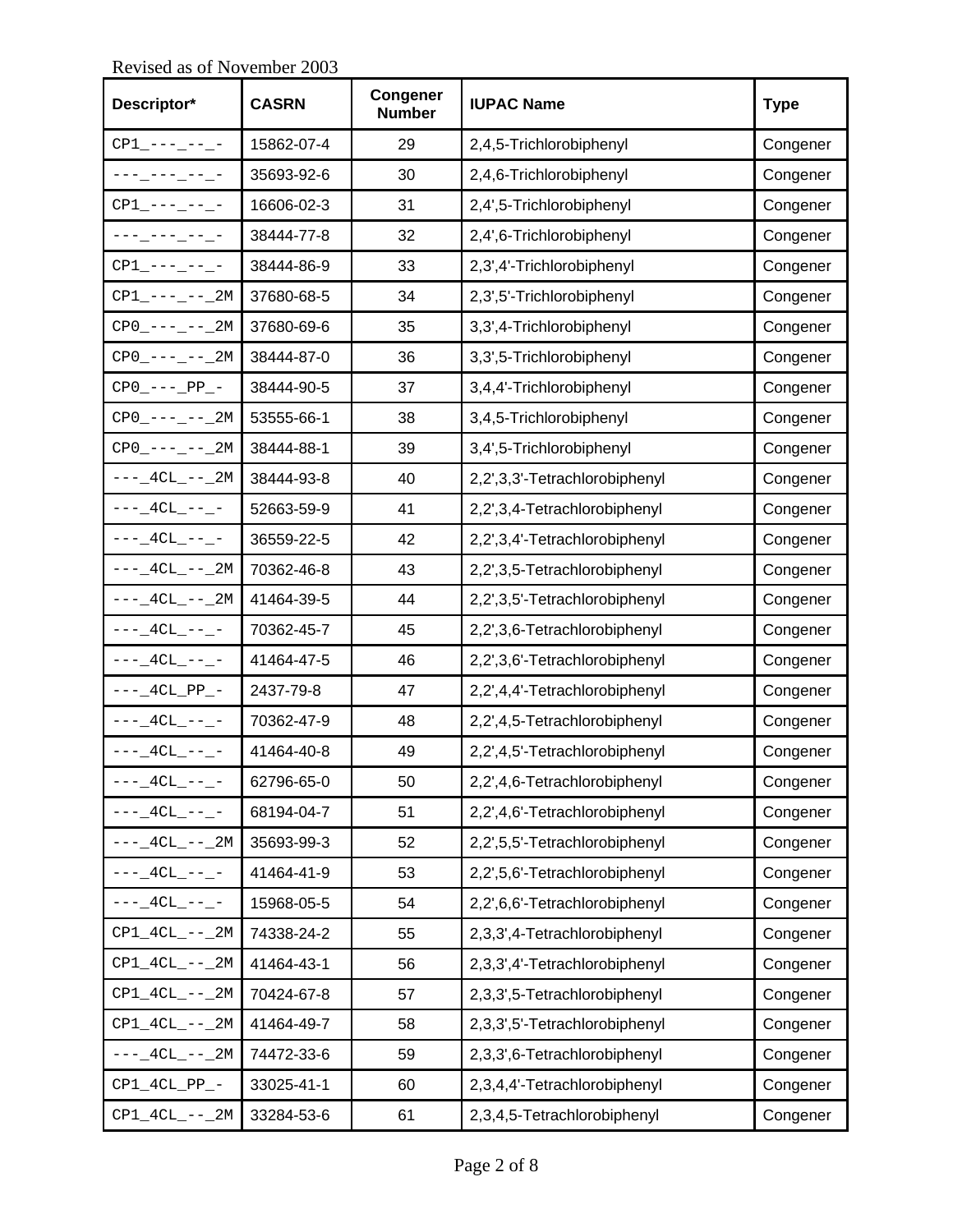**Descriptor\* CASRN Congener CONGITY IUPAC Name** Type ---\_4CL\_--\_- 54230-22-7 62 2,3,4,6-Tetrachlorobiphenyl Congener CP1\_4CL\_--\_2M 74472-34-7 63 2,3,4',5-Tetrachlorobiphenyl Congener ---\_4CL\_--\_- 52663-58-8 | 64 | 2,3,4',6-Tetrachlorobiphenyl | Congener  $---_4CL_---_2M$  33284-54-7 65 2,3,5,6-Tetrachlorobiphenyl Congener CP1\_4CL\_PP\_- 32598-10-0 66 2,3',4,4'-Tetrachlorobiphenyl Congener  $CP1_4CL_--2M$  73575-53-8 67 2,3',4,5-Tetrachlorobiphenyl Congener CP1\_4CL\_--\_2M 73575-52-7 68 2,3',4,5'-Tetrachlorobiphenyl Congener  $---_4CL_---$  60233-24-1 69 2,3',4,6-Tetrachlorobiphenyl Congener CP1\_4CL\_--\_2M 32598-11-1 70 2,3',4',5-Tetrachlorobiphenyl Congener ---\_4CL\_--\_- 41464-46-4 71 2,3',4',6-Tetrachlorobiphenyl Congener CP1\_4CL\_--\_2M 41464-42-0 72 2,3',5,5'-Tetrachlorobiphenyl Congener  $---_4CL_--_2M$  74338-23-1 73 2,3',5',6-Tetrachlorobiphenyl Congener CP1\_4CL\_PP\_- 32690-93-0 74 2,4,4',5-Tetrachlorobiphenyl Congener  $---_4CL_PP_$ - 32598-12-2 75 2,4,4',6-Tetrachlorobiphenyl Congener CP1\_4CL\_--\_2M 70362-48-0 76 2,3',4',5'-Tetrachlorobiphenyl Congener CP0\_4CL\_PP\_2M 32598-13-3 77 3,3',4,4'-Tetrachlorobiphenyl Congener CP0\_4CL\_--\_2M 70362-49-1 78 3,3',4,5-Tetrachlorobiphenyl Congener CP0\_4CL\_--\_2M 41464-48-6 79 3,3',4,5'-Tetrachlorobiphenyl Congener  $CP0_4CL_--2M$  33284-52-5 80 3,3',5,5'-Tetrachlorobiphenyl Congener CP0\_4CL\_PP\_2M 70362-50-4 81 3,4,4',5-Tetrachlorobiphenyl Congener  $---_4CL_--_2M$  52663-62-4 82 2,2',3,3',4-Pentachlorobiphenyl Congener  $---_4CL_--_2M$  60145-20-2 83 2,2',3,3',5-Pentachlorobiphenyl Congener  $---_4CL_---_2M$  52663-60-2 84 2,2',3,3',6-Pentachlorobiphenyl Congener ---\_4CL\_PP\_- 65510-45-4 85 2,2',3,4,4'-Pentachlorobiphenyl Congener  $---_4CL_--_2M$  55312-69-1 86 2,2',3,4,5-Pentachlorobiphenyl Congener  $---_4CL_--_2M$  38380-02-8 87 2,2',3,4,5'-Pentachlorobiphenyl Congener  $---_4CL_---$  55215-17-3 88 2,2',3,4,6-Pentachlorobiphenyl Congener  $---_4CL_---$  73575-57-2 89 2,2',3,4,6'-Pentachlorobiphenyl Congener ---\_4CL\_--\_2M 68194-07-0 | 90 2,2',3,4',5-Pentachlorobiphenyl | Congener ---\_4CL\_--\_- 68194-05-8 91 2,2',3,4',6-Pentachlorobiphenyl Congener ---\_4CL\_--\_2M 52663-61-3 | 92 2,2',3,5,5'-Pentachlorobiphenyl | Congener  $---_4CL_---_2M$  73575-56-1 93 2,2',3,5,6-Pentachlorobiphenyl Congener  $---_4CL_---_2M$  73575-55-0 94 2,2',3,5,6'-Pentachlorobiphenyl Congener

Revised as of November 2003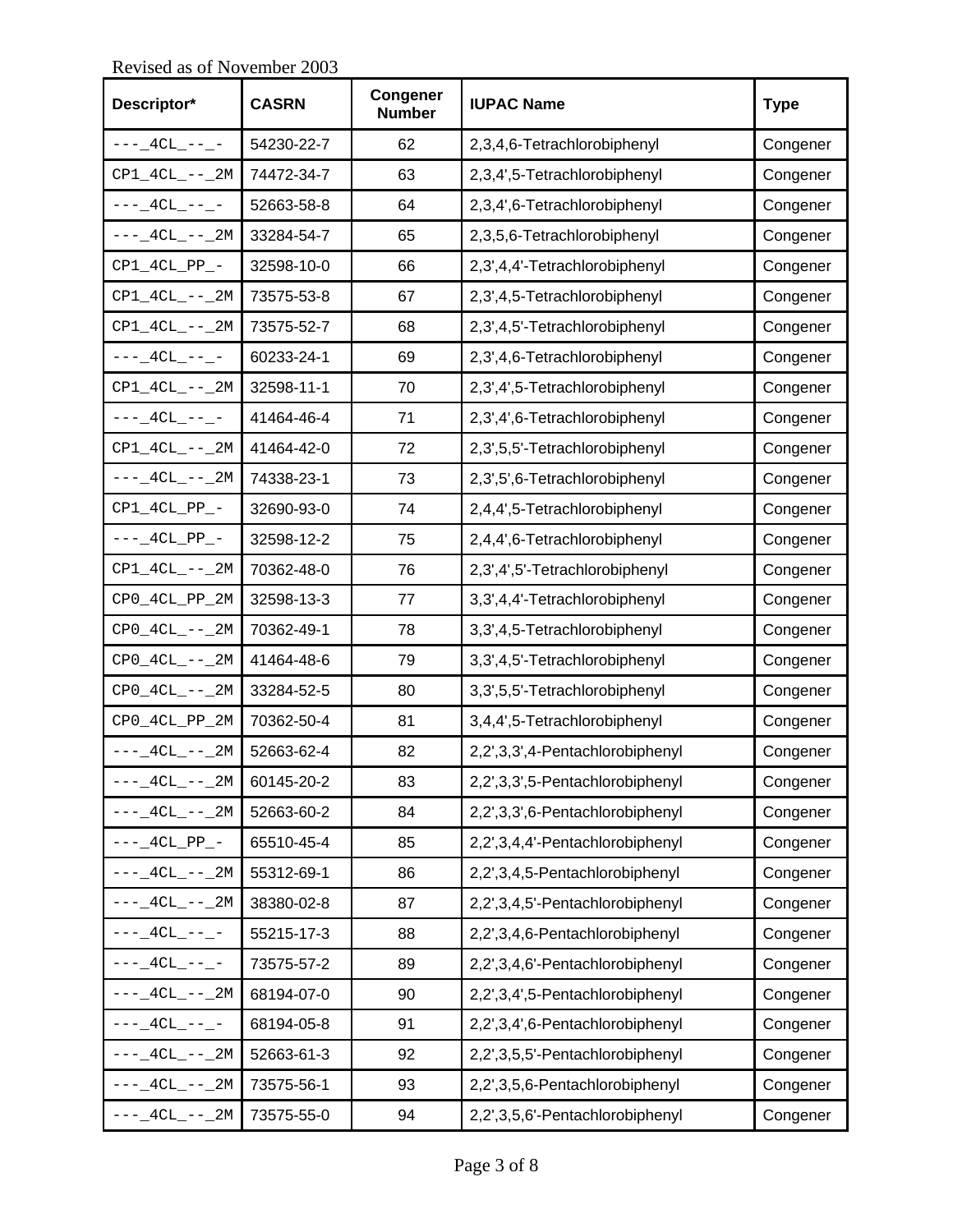**Descriptor\* CASRN Congener CONGITY IUPAC Name** Type  $---_4CL_---_2M$  38379-99-6 95 2,2',3,5',6-Pentachlorobiphenyl Congener  $---_4CL_---$  73575-54-9 96 2,2',3,6,6'-Pentachlorobiphenyl Congener  $---_4CL_--_2M$  41464-51-1 97 2,2',3,4',5'-Pentachlorobiphenyl Congener ---\_4CL\_--\_- 60233-25-2 98 2,2',3,4',6'-Pentachlorobiphenyl Congener  $---_4CL_PP_$  | 38380-01-7 | 99 | 2,2',4,4',5-Pentachlorobiphenyl | Congener ---\_4CL\_PP\_- 39485-83-1 100 2,2',4,4',6-Pentachlorobiphenyl Congener  $---_4CL_---_2M$  37680-73-2 101 2,2',4,5,5'-Pentachlorobiphenyl Congener ---\_4CL\_--\_- 68194-06-9 102 2,2',4,5,6'-Pentachlorobiphenyl Congener  $---_4CL_---$  60145-21-3 103 2,2',4,5',6-Pentachlorobiphenyl Congener ---\_4CL\_--\_- 56558-16-8 | 104 | 2,2',4,6,6'-Pentachlorobiphenyl | Congener CP1\_4CL\_PP\_2M 32598-14-4 105 2,3,3',4,4'-Pentachlorobiphenyl Congener CP1\_4CL\_--\_2M 70424-69-0 106 2,3,3',4,5-Pentachlorobiphenyl Congener CP1\_4CL\_--\_2M 70424-68-9 107 2,3,3',4',5-Pentachlorobiphenyl Congener CP1\_4CL\_--\_2M 70362-41-3 108 2,3,3',4,5'-Pentachlorobiphenyl Congener  $---_4CL_--_2M$  74472-35-8 109 2,3,3',4,6-Pentachlorobiphenyl Congener  $---_4CL_--_2M$  38380-03-9 110 2,3,3',4',6-Pentachlorobiphenyl Congener CP1\_4CL\_--\_2M 39635-32-0 111 2,3,3',5,5'-Pentachlorobiphenyl Congener  $---_4CL_--_2M$  74472-36-9 112 2,3,3',5,6-Pentachlorobiphenyl Congener  $---_4CL_--_2M$  68194-10-5 113 2,3,3',5',6-Pentachlorobiphenyl Congener CP1\_4CL\_PP\_2M 74472-37-0 114 2,3,4,4',5-Pentachlorobiphenyl Congener ---\_4CL\_PP\_- 74472-38-1 115 2,3,4,4',6-Pentachlorobiphenyl Congener  $---_4CL_--_2M$  18259-05-7 | 116 | 2,3,4,5,6-Pentachlorobiphenyl | Congener  $---_4CL_---_2M$  68194-11-6 117 2,3,4',5,6-Pentachlorobiphenyl Congener CP1\_4CL\_PP\_2M 31508-00-6 118 2,3',4,4',5-Pentachlorobiphenyl Congener  $---_4CL_PP_$   $-$  56558-17-9 119 2,3',4,4',6-Pentachlorobiphenyl Congener CP1\_4CL\_--\_2M 68194-12-7 120 2,3',4,5,5'-Pentachlorobiphenyl Congener  $---_4CL_--_2M$  56558-18-0 121 2,3',4,5',6-Pentachlorobiphenyl Congener CP1\_4CL\_--\_2M 76842-07-4 122 2,3,3',4',5'-Pentachlorobiphenyl Congener CP1\_4CL\_PP\_2M 65510-44-3 123 2,3',4,4',5'-Pentachlorobiphenyl Congener CP1\_4CL\_--\_2M 70424-70-3 124 2,3',4',5,5'-Pentachlorobiphenyl Congener  $---_4CL_--_2M$  74472-39-2 125 2,3',4',5',6-Pentachlorobiphenyl Congener CP0\_4CL\_PP\_2M 57465-28-8 126 3,3',4,4',5-Pentachlorobiphenyl Congener CP0\_4CL\_--\_2M 39635-33-1 127 3,3',4,5,5'-Pentachlorobiphenyl Congener

Revised as of November 2003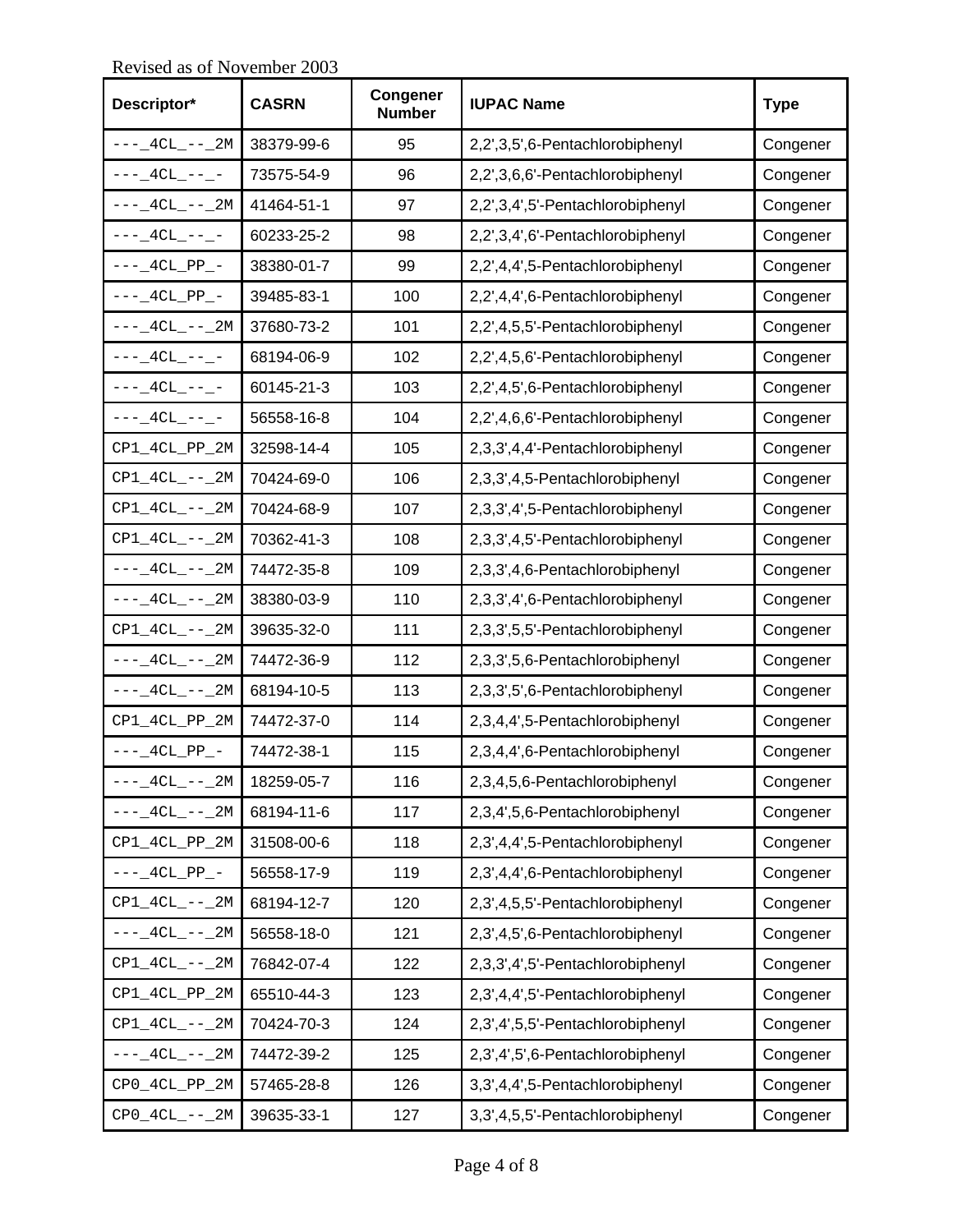**Descriptor\* CASRN Congener CONGITY IUPAC Name** Type  $---_4CL_PP_2M$  38380-07-3 | 128 2,2',3,3',4,4'-Hexachlorobiphenyl Congener  $---_4CL_---_2M$  55215-18-4 129 2,2',3,3',4,5-Hexachlorobiphenyl Congener  $---_4CL_--_2M$  52663-66-8 130 2,2',3,3',4,5'-Hexachlorobiphenyl Congener  $---_4CL_---_2M$  61798-70-7 131 2,2',3,3',4,6-Hexachlorobiphenyl Congener  $---_4CL_--_2M$  38380-05-1 132 2,2',3,3',4,6'-Hexachlorobiphenyl Congener  $---_4CL_--_2M$  35694-04-3 133 2,2',3,3',5,5'-Hexachlorobiphenyl Congener  $---_4CL_--_2M$  52704-70-8 134 2,2',3,3',5,6-Hexachlorobiphenyl Congener  $---_4CL_---_2M$  52744-13-5 135 2,2',3,3',5,6'-Hexachlorobiphenyl Congener  $---_4CL_--_2M$  38411-22-2 136 2,2',3,3',6,6'-Hexachlorobiphenyl Congener  $---_4CL\_PP\_2M$  35694-06-5 137 2,2',3,4,4',5-Hexachlorobiphenyl Congener ---\_4CL\_PP\_2M 35065-28-2 138 2,2',3,4,4',5'-Hexachlorobiphenyl Congener  $---_4CL_PP_ -$  56030-56-9 139 2,2',3,4,4',6-Hexachlorobiphenyl Congener  $---_4CL_PP_$  | 59291-64-4 | 140 | 2,2',3,4,4',6'-Hexachlorobiphenyl | Congener  $---_4CL_--_2M$  52712-04-6 141 2,2',3,4,5,5'-Hexachlorobiphenyl Congener  $---_4CL_--_2M$  41411-61-4 142 2,2',3,4,5,6-Hexachlorobiphenyl Congener  $---_4CL_--_2M$  68194-15-0 143 2,2',3,4,5,6'-Hexachlorobiphenyl Congener  $---_4CL_---_2M$  68194-14-9  $\begin{vmatrix} 1 & 1 & 2,2',3,4,5',6-Hexachlorobiphenyl \end{vmatrix}$  Congener  $---_4CL_---$  74472-40-5 145 2,2',3,4,6,6'-Hexachlorobiphenyl Congener  $---_4CL_---_2M$  51908-16-8 146 2,2',3,4',5,5'-Hexachlorobiphenyl Congener  $---_4CL_--_2M$  68194-13-8 147 2,2',3,4',5,6-Hexachlorobiphenyl Congener  $---_4CL_---_2M$  74472-41-6 148 2,2',3,4',5,6'-Hexachlorobiphenyl Congener  $---_4CL_---_2M$  38380-04-0 149 2,2',3,4',5',6-Hexachlorobiphenyl Congener ---\_4CL\_--\_- 68194-08-1 | 150 | 2,2',3,4',6,6'-Hexachlorobiphenyl | Congener  $---_4CL_---_2M$  52663-63-5 | 151 2,2',3,5,5',6-Hexachlorobiphenyl Congener  $---_4CL_--_2M$  68194-09-2 152 2,2',3,5,6,6'-Hexachlorobiphenyl Congener  $---_4CL\_PP\_2M$  35065-27-1 153 2,2',4,4',5,5'-Hexachlorobiphenyl Congener  $---_4CL_PP_$  60145-22-4 154 2,2',4,4',5,6'-Hexachlorobiphenyl Congener ---\_4CL\_PP\_- 33979-03-2 155 2,2',4,4',6,6'-Hexachlorobiphenyl Congener  $CP1\_4CL\_PP\_2M$  38380-08-4 156 2,3,3',4,4',5-Hexachlorobiphenyl Congener CP1\_4CL\_PP\_2M 69782-90-7 157 2,3,3',4,4',5'-Hexachlorobiphenyl Congener  $---_4CL_PP_2M$  74472-42-7 158 2,3,3',4,4',6-Hexachlorobiphenyl Congener CP1\_4CL\_--\_2M 39635-35-3 159 2,3,3',4,5,5'-Hexachlorobiphenyl Congener  $---_4CL_--_2M$  41411-62-5 160 2,3,3',4,5,6-Hexachlorobiphenyl Congener

Revised as of November 2003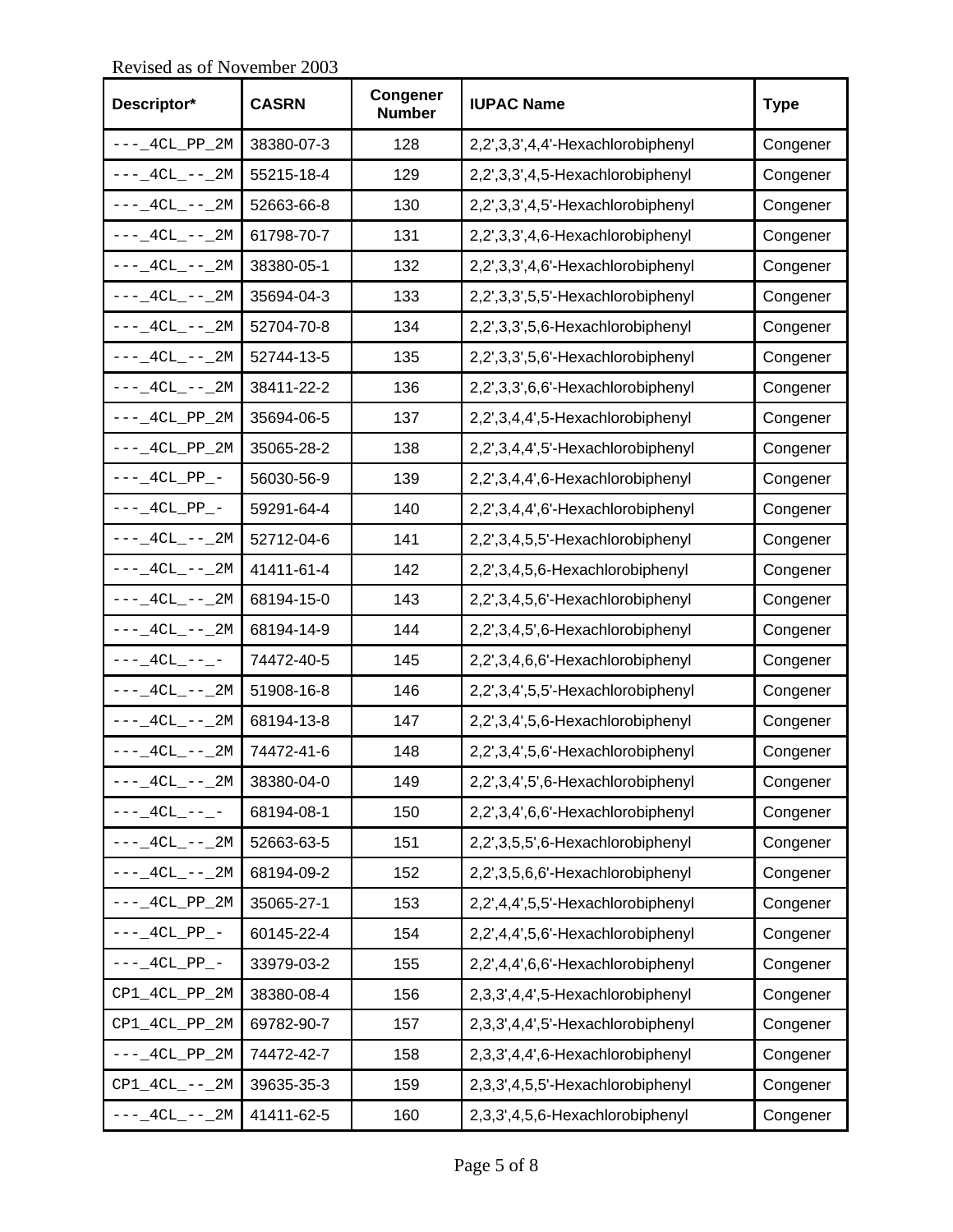**Descriptor\* CASRN Congener CONSIDER IUPAC Name** Type  $---_4CL_--_2M$  74472-43-8 161 2,3,3',4,5',6-Hexachlorobiphenyl Congener CP1\_4CL\_--\_2M 39635-34-2 162 2,3,3',4',5,5'-Hexachlorobiphenyl Congener  $---_4CL_--_2M$  74472-44-9 163 2,3,3',4',5,6-Hexachlorobiphenyl Congener  $---_4CL_---_2M$  74472-45-0 164 2,3,3',4',5',6-Hexachlorobiphenyl Congener  $---_4CL_--_2M$  74472-46-1 165 2,3,3',5,5',6-Hexachlorobiphenyl Congener  $---_4CL\_PP\_2M$  41411-63-6 166 2,3,4,4',5,6-Hexachlorobiphenyl Congener CP1\_4CL\_PP\_2M 52663-72-6 167 2,3',4,4',5,5'-Hexachlorobiphenyl Congener  $---_4CL\_PP\_2M$  59291-65-5 168 2,3',4,4',5',6-Hexachlorobiphenyl Congener  $CP0_4CL_PP_2M$  32774-16-6 169 3,3',4,4',5,5'-Hexachlorobiphenyl Congener  $---_4CL_PP_2M$  35065-30-6 170 2,2',3,3',4,4',5-Heptachlorobiphenyl Congener  $---_4$ CL\_PP\_2M 52663-71-5 | 171 2,2',3,3',4,4',6-Heptachlorobiphenyl Congener  $---_4CL_--_2M$  52663-74-8 | 172 | 2,2',3,3',4,5,5'-Heptachlorobiphenyl Congener  $---_4CL_--_2M$  68194-16-1 173 2,2',3,3',4,5,6-Heptachlorobiphenyl Congener  $---_4CL_--_2M$  38411-25-5 | 174 2,2',3,3',4,5,6'-Heptachlorobiphenyl Congener  $---_4CL_--_2M$  40186-70-7 | 175 | 2,2',3,3',4,5',6-Heptachlorobiphenyl | Congener ---\_4CL\_--\_2M 52663-65-7 176 2,2',3,3',4,6,6'-Heptachlorobiphenyl Congener ---\_4CL\_--\_2M 52663-70-4 177 2,2',3,3',4,5',6'-Heptachlorobiphenyl Congener  $---_4CL_---_2M$  52663-67-9 178 2,2',3,3',5,5',6-Heptachlorobiphenyl Congener  $---_4CL_--_2M$  52663-64-6 179 2,2',3,3',5,6,6'-Heptachlorobiphenyl Congener  $---_4CL_PP_2M$  35065-29-3 180 2,2',3,4,4',5,5'-Heptachlorobiphenyl Congener ---\_4CL\_PP\_2M 74472-47-2 181 2,2',3,4,4',5,6-Heptachlorobiphenyl Congener  $---_4CL_PP_2M$  60145-23-5 182 2,2',3,4,4',5,6'-Heptachlorobiphenyl Congener  $---_4CL_PP_2M$  52663-69-1 183 2,2',3,4,4',5',6-Heptachlorobiphenyl Congener ---\_4CL\_PP\_- 74472-48-3 184 2,2',3,4,4',6,6'-Heptachlorobiphenyl Congener  $---_4CL_--_2M$  52712-05-7 185 2,2',3,4,5,5',6-Heptachlorobiphenyl Congener  $---_4CL_--_2M$  74472-49-4 186 2,2',3,4,5,6,6'-Heptachlorobiphenyl Congener  $---_4CL_---_2M$  52663-68-0 187 2,2',3,4',5,5',6-Heptachlorobiphenyl Congener  $---_4CL_--_2M$  74487-85-7 | 188 | 2,2',3,4',5,6,6'-Heptachlorobiphenyl | Congener CP1\_4CL\_PP\_2M 39635-31-9 189 2,3,3',4,4',5,5'-Heptachlorobiphenyl Congener  $---_4CL_PP_2M$  41411-64-7 | 190  $2,3,3',4,4',5,6$ -Heptachlorobiphenyl Congener  $---_4CL\_PP\_2M$  74472-50-7 191 2,3,3',4,4',5',6-Heptachlorobiphenyl Congener  $---_4CL_--_2M$  74472-51-8 192 2,3,3',4,5,5',6-Heptachlorobiphenyl Congener  $---_4CL_---_2M$  69782-91-8 193 2,3,3',4',5,5',6-Heptachlorobiphenyl Congener

Revised as of November 2003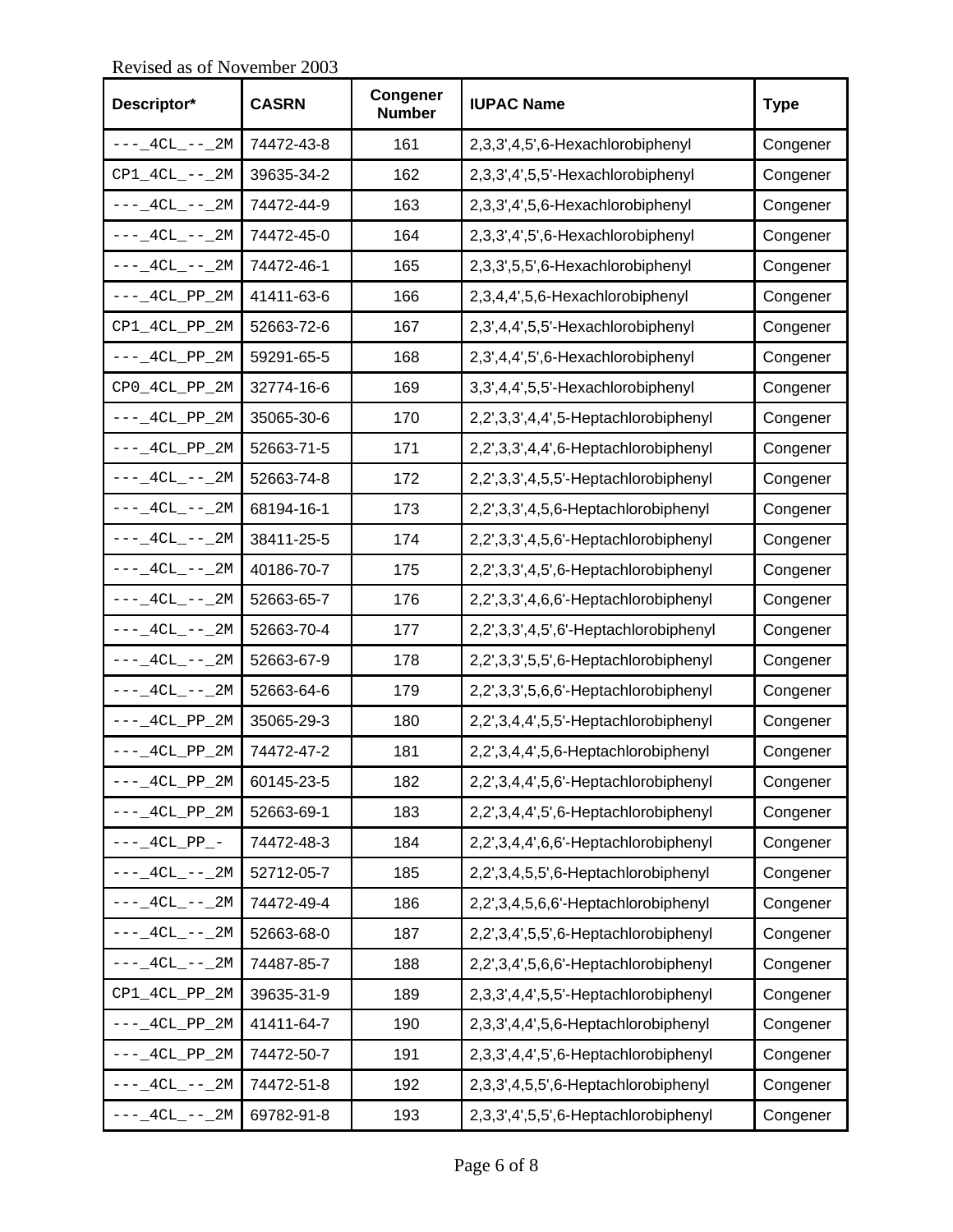| Descriptor*        | <b>CASRN</b> | Congener<br><b>Number</b> | <b>IUPAC Name</b>                        | <b>Type</b> |
|--------------------|--------------|---------------------------|------------------------------------------|-------------|
| ---_4CL_PP_2M      | 35694-08-7   | 194                       | 2,2',3,3',4,4',5,5'-Octachlorobiphenyl   | Congener    |
| $--- 4CL_PP_2M$    | 52663-78-2   | 195                       | 2,2',3,3',4,4',5,6-Octachlorobiphenyl    | Congener    |
| $--- 4CL_PP_2M$    | 42740-50-1   | 196                       | 2,2',3,3',4,4',5,6'-Octachlorobiphenyl   | Congener    |
| $---$ 4CL PP 2M    | 33091-17-7   | 197                       | 2,2',3,3',4,4',6,6'-Octachlorobiphenyl   | Congener    |
| $---4CL$ $---2M$   | 68194-17-2   | 198                       | 2,2',3,3',4,5,5',6-Octachlorobiphenyl    | Congener    |
| ---_4CL_--_2M      | 52663-75-9   | 199                       | 2,2',3,3',4,5,5',6'-Octachlorobiphenyl   | Congener    |
| $---4CL$ $---2M$   | 52663-73-7   | 200                       | 2,2',3,3',4,5,6,6'-Octachlorobiphenyl    | Congener    |
| $---4CL$ $---2M$   | 40186-71-8   | 201                       | 2,2',3,3',4,5',6,6'-Octachlorobiphenyl   | Congener    |
| $---$ 4CL $---$ 2M | 2136-99-4    | 202                       | 2,2',3,3',5,5',6,6'-Octachlorobiphenyl   | Congener    |
| $---$ 4CL PP 2M    | 52663-76-0   | 203                       | 2,2',3,4,4',5,5',6-Octachlorobiphenyl    | Congener    |
| $--- 4CL_PP_2M$    | 74472-52-9   | 204                       | 2,2',3,4,4',5,6,6'-Octachlorobiphenyl    | Congener    |
| $--- 4CL_PP_2M$    | 74472-53-0   | 205                       | 2,3,3',4,4',5,5',6-Octachlorobiphenyl    | Congener    |
| $--- 4CL_PP_2M$    | 40186-72-9   | 206                       | 2,2',3,3',4,4',5,5',6-Nonachlorobiphenyl | Congener    |
| $---$ 4CL PP 2M    | 52663-79-3   | 207                       | 2,2',3,3',4,4',5,6,6'-Nonachlorobiphenyl | Congener    |
| ---_4CL_--_2M      | 52663-77-1   | 208                       | 2,2',3,3',4,5,5',6,6'-Nonachlorobiphenyl | Congener    |
|                    | 2051-24-3    | 209                       | Decachlorobiphenyl                       | Congener    |

Revised as of November 2003

## **\*Key to Table Columns**

| <b>Descriptors</b>                                                                                |                                                                                                                                                                                                      |  |  |  |
|---------------------------------------------------------------------------------------------------|------------------------------------------------------------------------------------------------------------------------------------------------------------------------------------------------------|--|--|--|
| CP0/CP1                                                                                           | These 68 co-planar congeners include 20 with chlorine substitution at none (CP0, non-<br>ortho) and 48 with chlorine substitution at only one (CP1, mono-ortho) of the 2, 2', 6, or 6'<br>positions. |  |  |  |
| 4CL                                                                                               | These 169 congeners have a total of four or more chlorine substituents (regardless of<br>position).                                                                                                  |  |  |  |
| PP.                                                                                               | These 54 congeners have both para positions (4 and 4') chlorinated.                                                                                                                                  |  |  |  |
| 2M                                                                                                | These 140 congeners have two or more of the meta positions (3, 3', 5, and 5') chlorinated.                                                                                                           |  |  |  |
| NOTE: The 12 "Dioxin-like" congeners are those that display all four of the above Descriptors.    |                                                                                                                                                                                                      |  |  |  |
| <b>CASRN</b>                                                                                      |                                                                                                                                                                                                      |  |  |  |
| Chemical Abstracts Service (CAS) Registry Number.                                                 |                                                                                                                                                                                                      |  |  |  |
| <b>Congener Number</b>                                                                            |                                                                                                                                                                                                      |  |  |  |
| The numbering presented in the table is identical to that published by Ballschmiter et al., 1992. |                                                                                                                                                                                                      |  |  |  |

## **IUPAC Name**